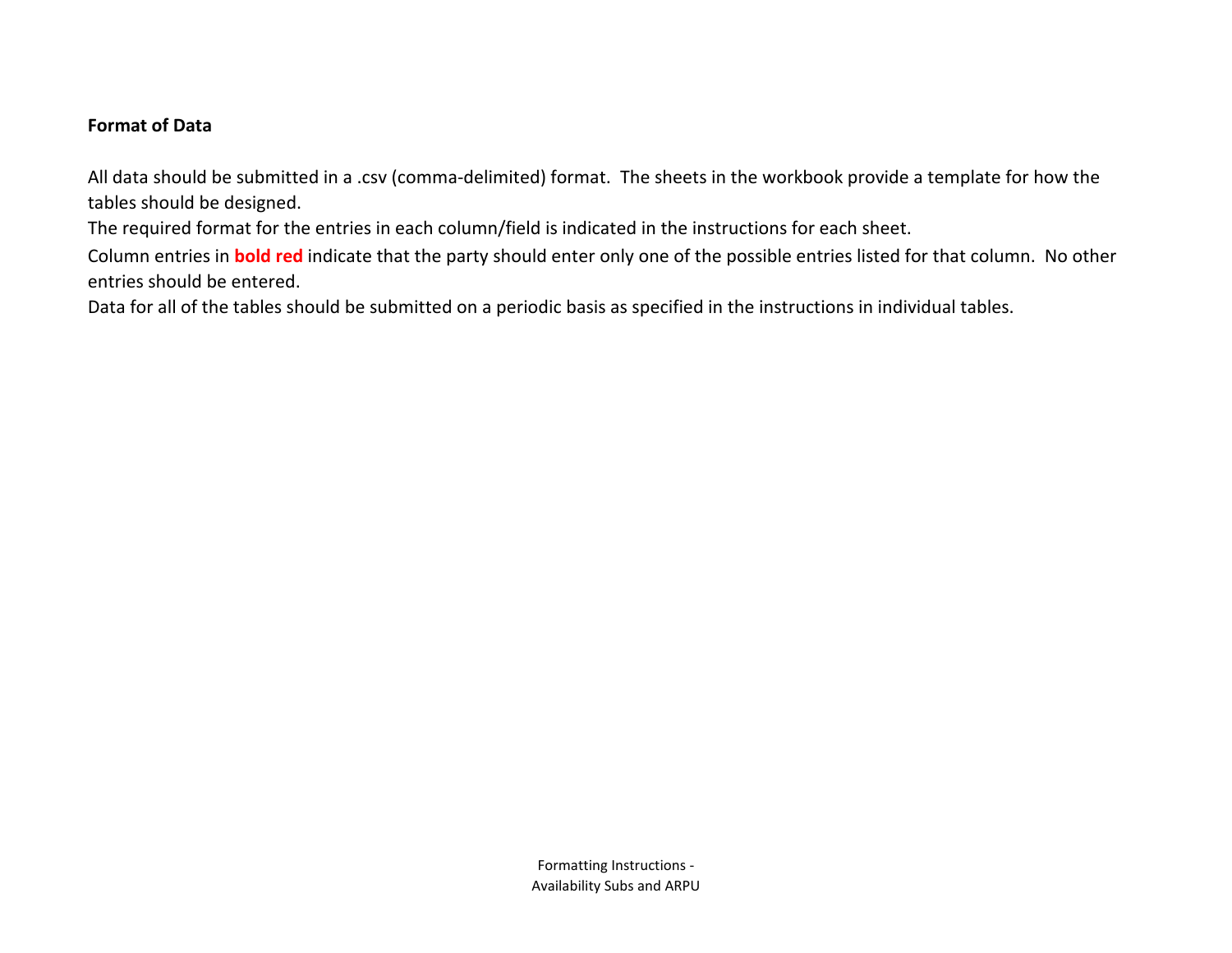## **"Availability, Subscription and ARPU data by delivery technology"**

For each month beginning January 2012 through June 2014, provide the availability, subscription and ARPU data listed below.

| Column       | <b>Variable Name</b> | Format         | <b>Possible Entries/</b><br><b>Example Entries</b> | <b>Description</b>                                                                                                          |  |  |  |  |  |  |  |  |
|--------------|----------------------|----------------|----------------------------------------------------|-----------------------------------------------------------------------------------------------------------------------------|--|--|--|--|--|--|--|--|
| A            | date                 | Text - YYYY_MM | 2012_01 to 2014_06                                 | The date for which the data is being collected                                                                              |  |  |  |  |  |  |  |  |
| $\mathsf B$  | tech                 | Integer        | 1, 2, 3, 4, 5, 6                                   | Technology code of the service (see Tech Table for the 6 technology types)                                                  |  |  |  |  |  |  |  |  |
| $\mathsf{C}$ | residential          | Integer        | 1, 0                                               | Location type - enter 1 if the location is residential and 0 if other (non-residential) location                            |  |  |  |  |  |  |  |  |
| D            | locs                 | Integer        | 605                                                | Number of Customer locations where the Company offers service                                                               |  |  |  |  |  |  |  |  |
| E            | subs_MVPD            | Integer        | 158                                                | Number of subscribers to MVPD Service only as of the end of the month                                                       |  |  |  |  |  |  |  |  |
| F.           | subs_IA              | Integer        | 210                                                | Number of subscribers to Internet Access Service only as of the end of the month                                            |  |  |  |  |  |  |  |  |
| G            | subs Tel             | Integer        | 28                                                 | Number of subscribers to Telephony Service only as of the end of the month                                                  |  |  |  |  |  |  |  |  |
| H            | subs MVPD IA         | Integer        | 322                                                | Number of subscribers to MVPD Service and Internet access services only as of the end of the month                          |  |  |  |  |  |  |  |  |
|              | subs_MVPD_Tel        | Integer        | 56                                                 | Number of subscribers to MVPD Service and Telephony Service only as of the end of the month                                 |  |  |  |  |  |  |  |  |
| J            | subs_IA_Tel          | Integer        | 98                                                 | Number of subscribers to Internet Access Service and Telephony Service only as of the end of the month                      |  |  |  |  |  |  |  |  |
| K            | subs_MVPD_IA_Tel     | Integer        | 111                                                | Number of subscribers to MVPD Service, Internet Access Service and Telephony Service as of the end of<br>the month          |  |  |  |  |  |  |  |  |
| L            | adds MVPD            | Integer        | 14                                                 | Number of subscribers beginning MVPD Service during the month                                                               |  |  |  |  |  |  |  |  |
| M            | adds IA              | Integer        | 21                                                 | Number of subscribers beginning Internet Access Service during the month                                                    |  |  |  |  |  |  |  |  |
| N            | adds Tel             | Integer        | 3                                                  | Number of subscribers beginning Telephony Service during the month                                                          |  |  |  |  |  |  |  |  |
| $\mathsf{O}$ | drops_MVPD           | Integer        | 16                                                 | Number of subscribers ending MVPD Service during the month                                                                  |  |  |  |  |  |  |  |  |
| P            | drops_IA             | Integer        | 18                                                 | Number of subscribers ending Internet Access Service during the month                                                       |  |  |  |  |  |  |  |  |
| Q            | drops_Tel            | Integer        |                                                    | Number of subscribers ending Telephony Service during the month                                                             |  |  |  |  |  |  |  |  |
| $\mathsf R$  | arpu_MVPD            | Float          | 76.52                                              | Average revenue per subscriber to MVPD Service only as of the end of the month                                              |  |  |  |  |  |  |  |  |
| $\mathsf{S}$ | arpu_IA              | Float          | 67.35                                              | Average revenue per subscriber to Internet Access Service only as of the end of the month                                   |  |  |  |  |  |  |  |  |
| $\mathsf T$  | arpu_Tel             | Float          | 28.11                                              | Average revenue per subscriber to Telephony Service only as of the end of the month                                         |  |  |  |  |  |  |  |  |
| $\cup$       | arup_MVPD_IA         | Float          | 125.39                                             | Average revenue per subscriber to MVPD Service and Internet Access Service only as of the end of the<br>month               |  |  |  |  |  |  |  |  |
| $\mathsf{V}$ | arpu MVPD Tel        | Float          | 114.85                                             | Average revenue per subscriber to MVPD Service and Telephony Service only as of the end of the month                        |  |  |  |  |  |  |  |  |
| W            | arpu IA Tel          | Float          | 99.47                                              | Average revenue per subscriber to Internet Access Service and Telephony Service only as of the end of<br>the month          |  |  |  |  |  |  |  |  |
| $\mathsf{X}$ | arpu_MVPD_IA_Tel     | Float          | 149.82                                             | Average revenue per subscriber to MVPD Service, Internet Access Service and Telephony Service as of<br>the end of the month |  |  |  |  |  |  |  |  |

## **Notes:**

**A, B, C**: Any variation in Date, Technology, or Location Type necessitates the creation of a new, unique record.

**B, D**: If any individual location can be served using multiple technologies, please record the location only under the observation with the largest technology code. (For example, if a location can be served with both IPDSL and FTTP, include the location under the observation for technology code 6.)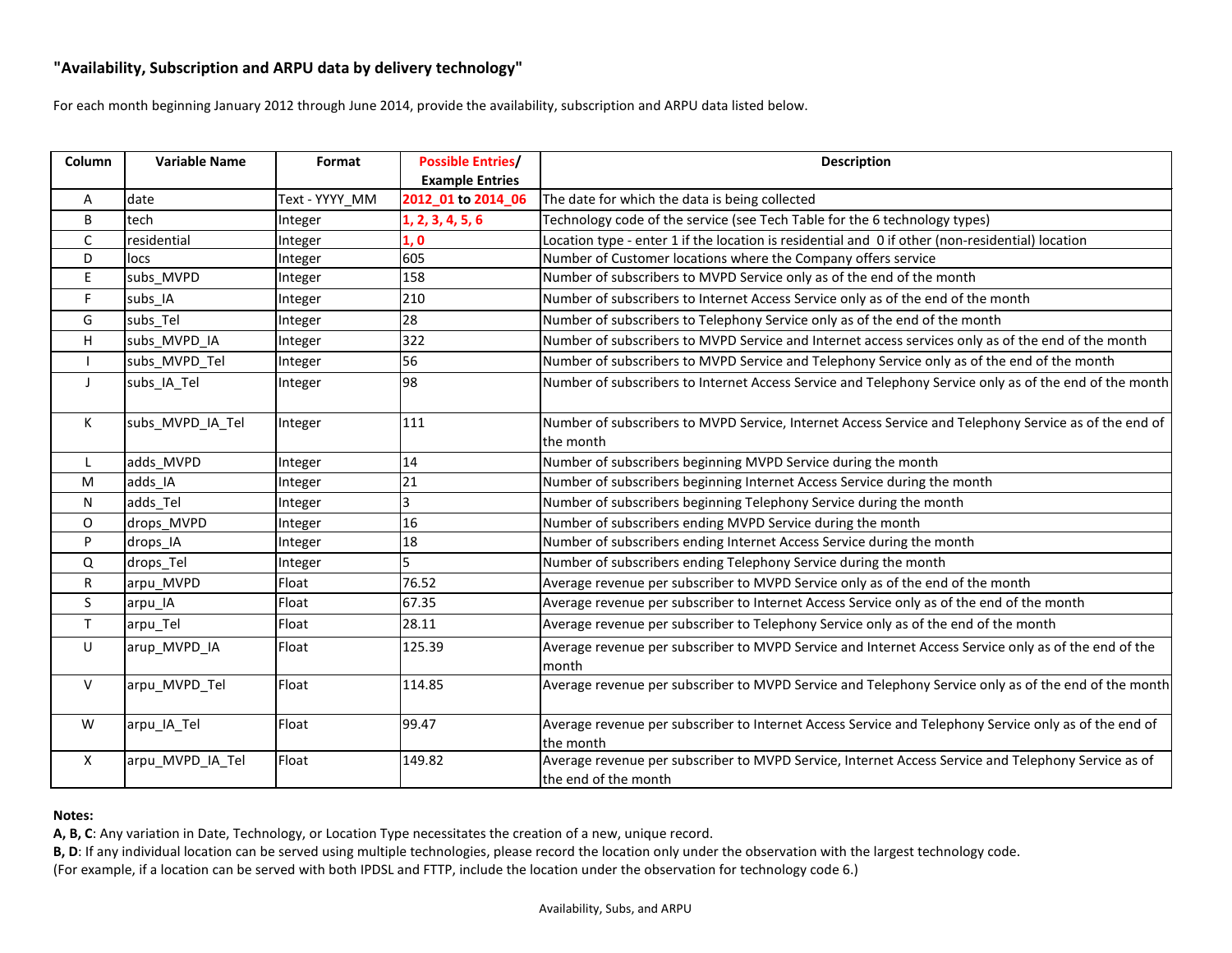| date    | tech       | residential | locs | MVPD | <b>IA</b> | Tel         | <b>IA</b> | $subs$ <sub>_</sub> $subs$ <sub>_</sub><br><b>Tel</b> | <b>Tel</b> | _IA_Tel | adds_MVPD adds_IA |                 |   |    |    |            |  |                                      | arpu | adds_  drops_  drops_  drops_  arpu_  arpu_  arpu_  arup_M   MVPD   arpu_IA   arpu_MVPD_<br>  Tel   MVPD   IA   Tel   MVPD   A   Tel   VPD_IA   _Tel   _Tel   IA_Tel |
|---------|------------|-------------|------|------|-----------|-------------|-----------|-------------------------------------------------------|------------|---------|-------------------|-----------------|---|----|----|------------|--|--------------------------------------|------|----------------------------------------------------------------------------------------------------------------------------------------------------------------------|
| 2013_01 | $\sqrt{6}$ |             | 605  | 158  | 210       | $\sqrt{28}$ | $322$     | $\overline{56}$                                       | 98         | 111     | 14                | $\overline{21}$ | 3 | 16 | 18 | $\sqrt{5}$ |  | 76.52 67.35 28.11 125.39 114.9 99.47 |      | 149.82                                                                                                                                                               |
|         |            |             |      |      |           |             |           |                                                       |            |         |                   |                 |   |    |    |            |  |                                      |      |                                                                                                                                                                      |
|         |            |             |      |      |           |             |           |                                                       |            |         |                   |                 |   |    |    |            |  |                                      |      |                                                                                                                                                                      |
|         |            |             |      |      |           |             |           |                                                       |            |         |                   |                 |   |    |    |            |  |                                      |      |                                                                                                                                                                      |
|         |            |             |      |      |           |             |           |                                                       |            |         |                   |                 |   |    |    |            |  |                                      |      |                                                                                                                                                                      |
|         |            |             |      |      |           |             |           |                                                       |            |         |                   |                 |   |    |    |            |  |                                      |      |                                                                                                                                                                      |
|         |            |             |      |      |           |             |           |                                                       |            |         |                   |                 |   |    |    |            |  |                                      |      |                                                                                                                                                                      |
|         |            |             |      |      |           |             |           |                                                       |            |         |                   |                 |   |    |    |            |  |                                      |      |                                                                                                                                                                      |
|         |            |             |      |      |           |             |           |                                                       |            |         |                   |                 |   |    |    |            |  |                                      |      |                                                                                                                                                                      |
|         |            |             |      |      |           |             |           |                                                       |            |         |                   |                 |   |    |    |            |  |                                      |      |                                                                                                                                                                      |
|         |            |             |      |      |           |             |           |                                                       |            |         |                   |                 |   |    |    |            |  |                                      |      |                                                                                                                                                                      |
|         |            |             |      |      |           |             |           |                                                       |            |         |                   |                 |   |    |    |            |  |                                      |      |                                                                                                                                                                      |
|         |            |             |      |      |           |             |           |                                                       |            |         |                   |                 |   |    |    |            |  |                                      |      |                                                                                                                                                                      |
|         |            |             |      |      |           |             |           |                                                       |            |         |                   |                 |   |    |    |            |  |                                      |      |                                                                                                                                                                      |
|         |            |             |      |      |           |             |           |                                                       |            |         |                   |                 |   |    |    |            |  |                                      |      |                                                                                                                                                                      |
|         |            |             |      |      |           |             |           |                                                       |            |         |                   |                 |   |    |    |            |  |                                      |      |                                                                                                                                                                      |
|         |            |             |      |      |           |             |           |                                                       |            |         |                   |                 |   |    |    |            |  |                                      |      |                                                                                                                                                                      |
|         |            |             |      |      |           |             |           |                                                       |            |         |                   |                 |   |    |    |            |  |                                      |      |                                                                                                                                                                      |
|         |            |             |      |      |           |             |           |                                                       |            |         |                   |                 |   |    |    |            |  |                                      |      |                                                                                                                                                                      |